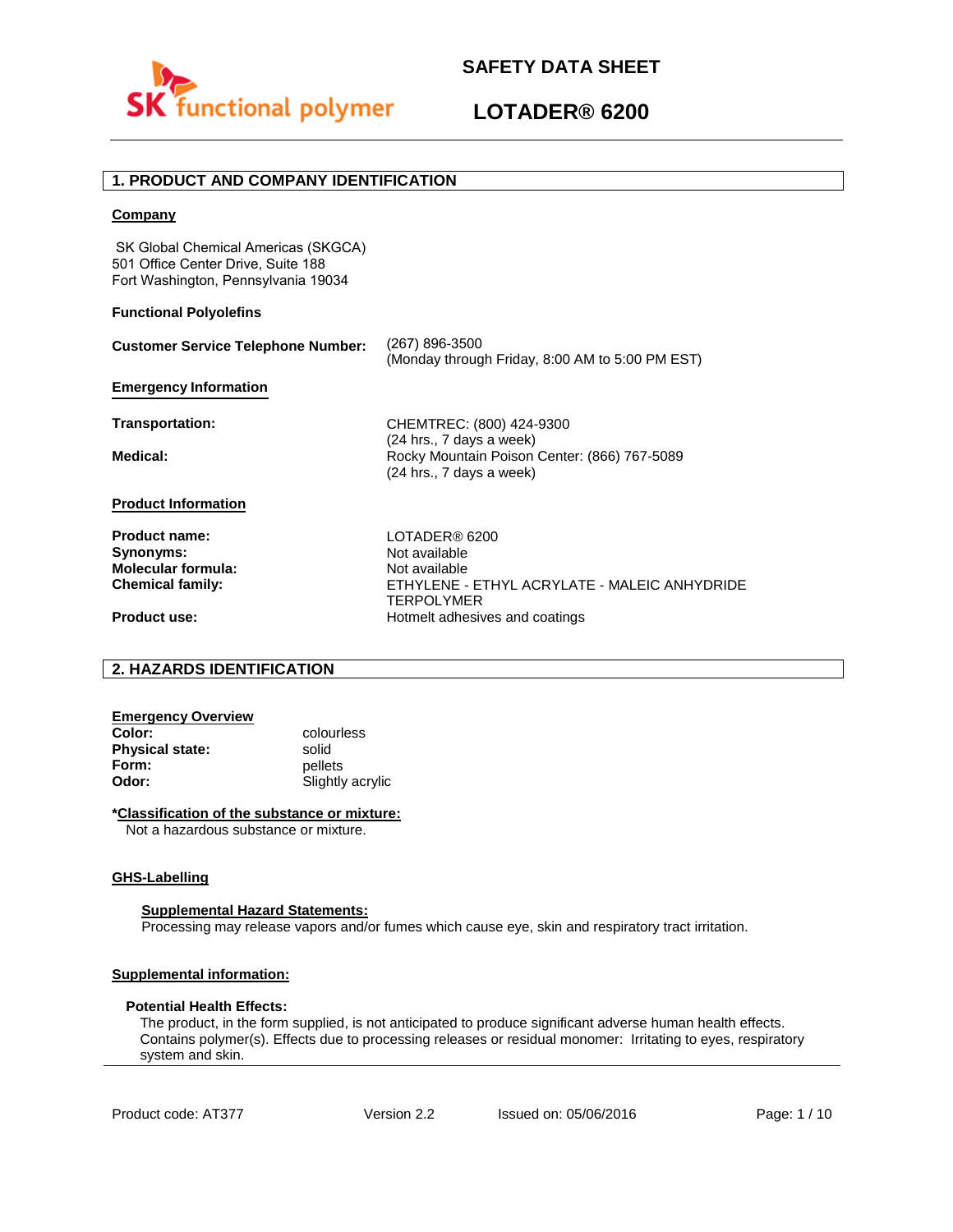

# **LOTADER® 6200**

Prolonged or repeated exposure may cause: headache, drowsiness, nausea, weakness.(severity of effects depends on extent of exposure) .

#### **Other:**

Handle in accordance with good industrial hygiene and safety practice. (pellets/granules) This product may release fume and/or vapor of variable composition depending on processing time and temperature.

### **3. COMPOSITION/INFORMATION ON INGREDIENTS**

| <b>Chemical Name</b>                                                     | CAS-No.    | Wt/Wt        | <b>GHS Classification**</b> |
|--------------------------------------------------------------------------|------------|--------------|-----------------------------|
| 2-Propenoic acid, ethyl ester, polymer with<br>ethene and 2,5-furandione | 41171-14-6 | $\leq$ 100 % | Not classified              |

\*\*For the full text of the H-Statements mentioned in this Section, see Section 16.

### **4. FIRST AID MEASURES**

#### **4.1. Description of necessary first-aid measures:**

#### **Inhalation:**

If inhaled, remove victim to fresh air.

#### **Skin:**

In case of contact, immediately flush skin with plenty of water. If molten polymer gets on the skin, cool rapidly with cold water. Do not peel solidified product off the skin. Obtain medical treatment for thermal burns. Remove material from clothing. Wash clothing before reuse. Thoroughly clean shoes before reuse.

#### **Eyes:**

Immediately flush eye(s) with plenty of water. Obtain medical treatment for thermal burns.

#### **Ingestion:**

If swallowed, DO NOT induce vomiting. Get medical attention. Never give anything by mouth to an unconscious person.

#### **4.2. Most important symptoms/effects, acute and delayed:**

For most important symptoms and effects (acute and delayed), see Section 2 (Hazard Statements and Supplemental Information) and Section 11 (Toxicology Information) of this SDS.

#### **4.3. Indication of immediate medical attention and special treatment needed, if necessary:**

Unless otherwise noted in Notes to Physician, no specific treatment noted; treat symptomatically.

Product code: AT377 Version 2.2 Issued on: 05/06/2016 Page: 2/10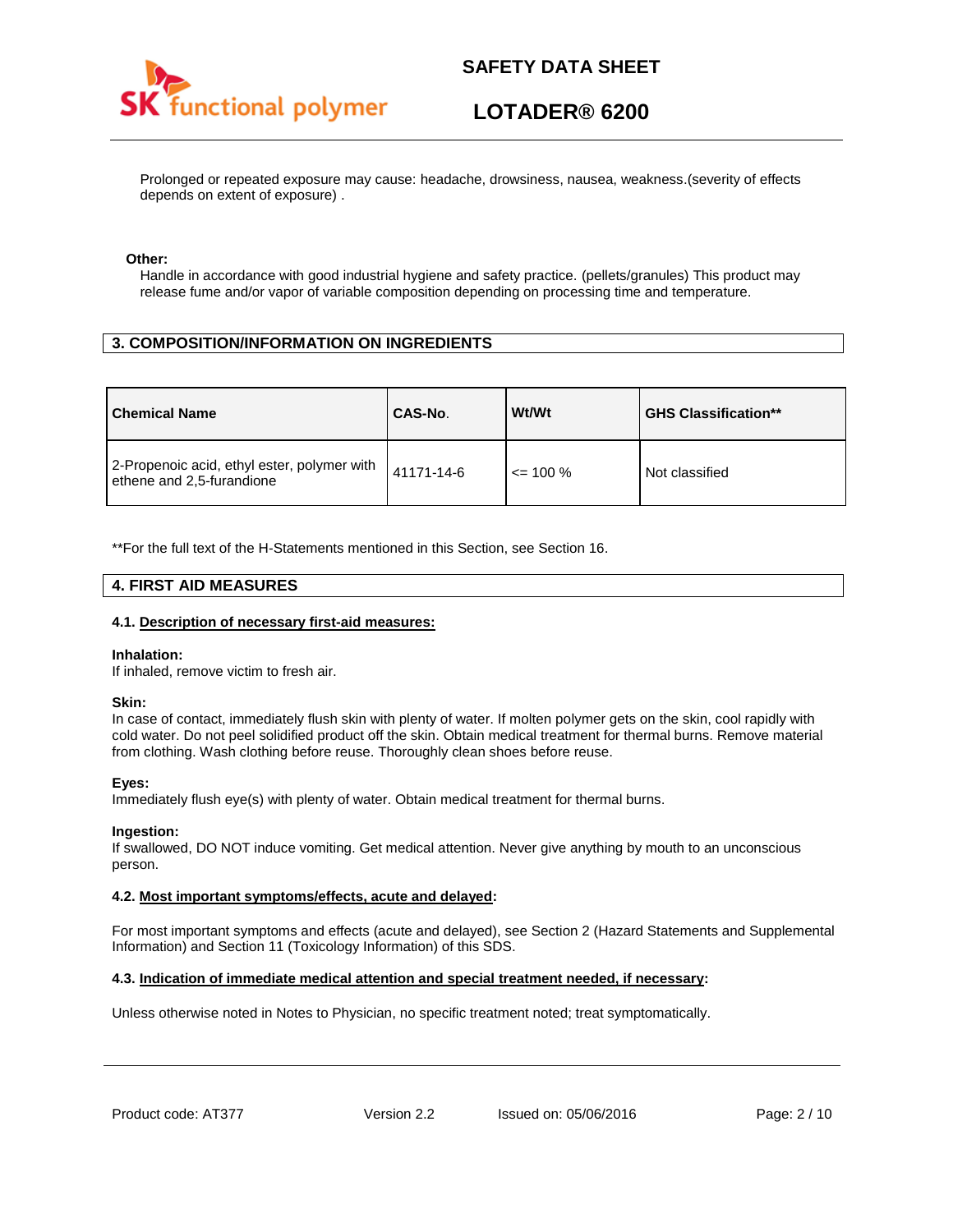

# **LOTADER® 6200**

### **5. FIREFIGHTING MEASURES**

#### **Extinguishing media (suitable):**

Water spray, Carbon dioxide (CO2), Foam, Dry chemical

#### **Protective equipment:**

Fire fighters and others who may be exposed to products of combustion should wear full fire fighting turn out gear (full Bunker Gear) and self-contained breathing apparatus (pressure demand / NIOSH approved or equivalent).

#### **Further firefighting advice:**

Fire fighting equipment should be thoroughly decontaminated after use.

#### **Fire and explosion hazards:**

When burned, the following hazardous products of combustion can occur: Carbon oxides Hazardous organic compounds

## **6. ACCIDENTAL RELEASE MEASURES**

#### **Personal precautions, Emergency procedures, Methods and materials for containment/clean-up:**

Prevent further leakage or spillage if you can do so without risk. Ventilate the area. Sweep up and shovel into suitable properly labeled containers for prompt disposal. Possible fall hazard – floor may become slippery from leakage/spillage of product. Avoid dispersal of spilled material and runoff and contact with soil, waterways, drains and sewers. Consult a regulatory specialist to determine appropriate state or local reporting requirements, for assistance in waste characterization and/or hazardous waste disposal and other requirements listed in pertinent environmental permits.

#### **Protective equipment:**

Appropriate personal protective equipment is set forth in Section 8.

### **7. HANDLING AND STORAGE**

#### **Handling**

#### **General information on handling:**

Avoid breathing dust.

Avoid breathing processing fumes or vapors.

Handle in accordance with good industrial hygiene and safety practices. These practices include avoiding unnecessary exposure and removal of material from eyes, skin, and clothing.

#### **Storage**

#### **General information on storage conditions:**

Keep in a dry, cool place. Store in closed containers, in a secure area to prevent container damage and subsequent spillage.

**Storage stability – Remarks:**  Stable under recommended storage conditions.

#### **Storage incompatibility – General:**  None known.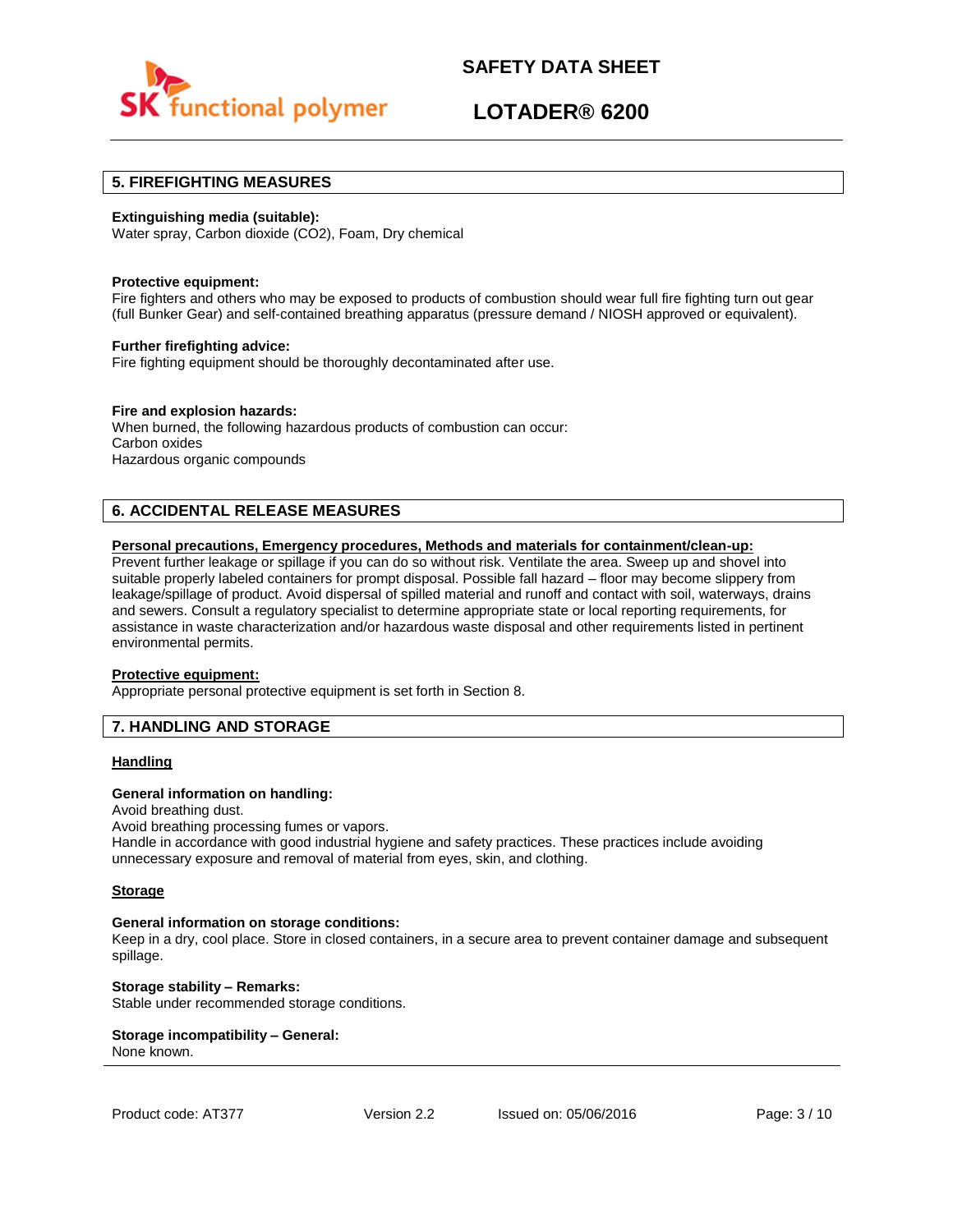

# **LOTADER® 6200**

## **Temperature tolerance – Do not store above:**

95 °F (35 °C)

## **8. EXPOSURE CONTROLS/PERSONAL PROTECTION**

#### **Airborne Exposure Guidelines:**

#### **Particles Not Otherwise Specified / Nuisance Dust (Proprietary)**

US. ACGIH Threshold Limit Values

| Inhalable particles.  |
|-----------------------|
| $10 \text{ mg/m}$     |
| Respirable particles. |
| $3 \text{ mg/m}$      |
|                       |

US. OSHA Table Z-1 Limits for Air Contaminants (29 CFR 1910.1000)

| Form: | Respirable fraction. |
|-------|----------------------|
| PEL:  | $5 \text{ mg/m}$     |

**Form:** Total dust PEL: 15 mg/m3

US. OSHA Table Z-3 (29 CFR 1910.1000)

| Form:                 | Respirable fraction.                           |
|-----------------------|------------------------------------------------|
| Time weighted average | 15 millions of particles per cubic foot of air |
| Form:                 | Total dust                                     |
| Time weighted average | 50 millions of particles per cubic foot of air |
| Form:                 | Respirable fraction.                           |
| Time weighted average | $5 \text{ mg/m}$                               |
| Form:                 | Total dust                                     |
| Time weighted average | $15 \text{ mg/m}$                              |

Only those components with exposure limits are printed in this section. Limits with skin contact designation above have skin contact effect. Air sampling alone is insufficient to accurately quantitate exposure. Measures to prevent significant cutaneous absorption may be required. Limits with a sensitizer designation above mean that exposure to this material may cause allergic reactions.

#### **Engineering controls:**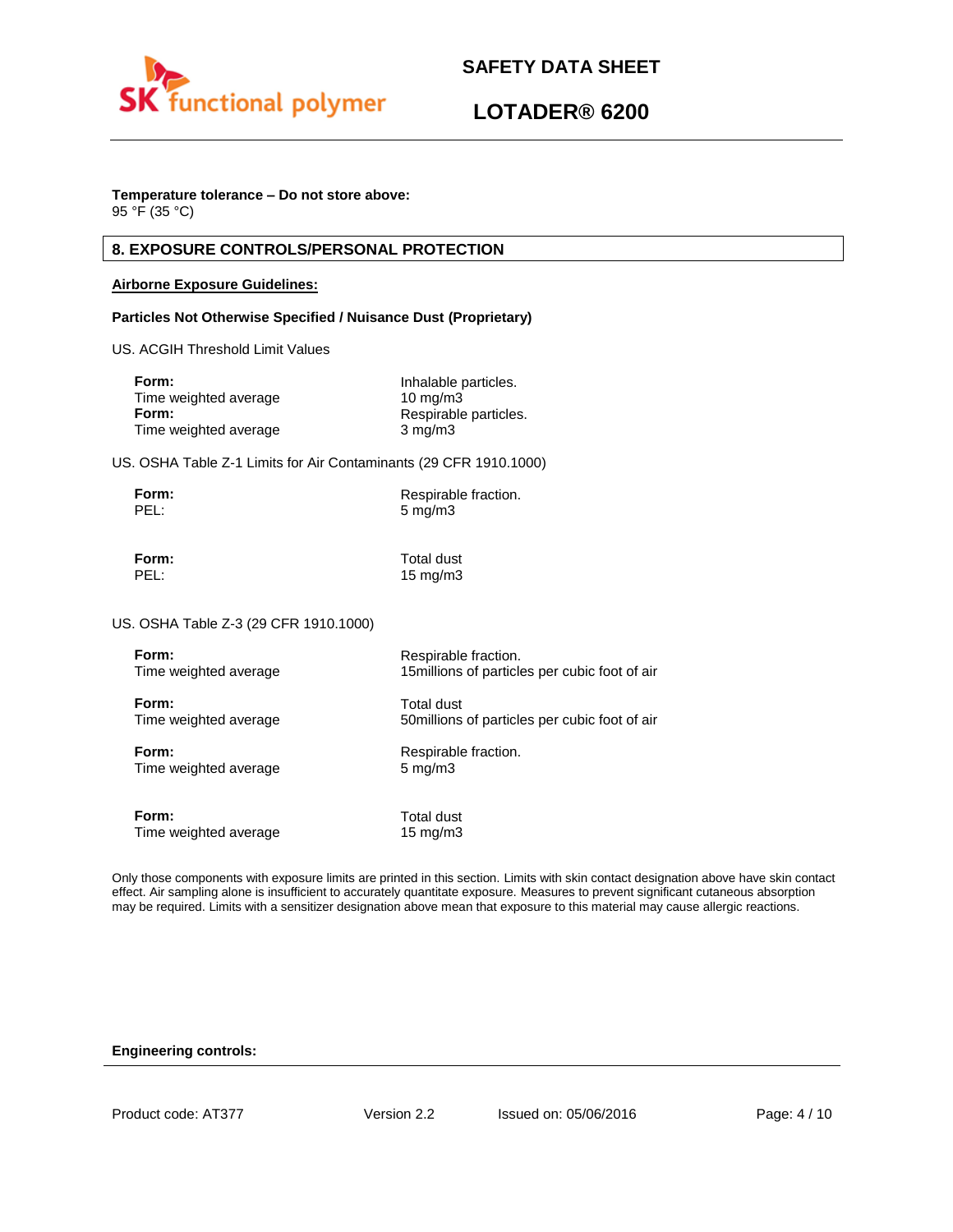

# **LOTADER® 6200**

Investigate engineering techniques to reduce exposures below airborne exposure limits or to otherwise reduce exposures. Provide ventilation if necessary to minimize exposures or to control exposure levels to below airborne exposure limits (if applicable see above).If practical, use local mechanical exhaust ventilation at sources of air contamination such as open process equipment.

#### **Respiratory protection:**

Avoid breathing dust. Avoid breathing processing fumes or vapors. Where airborne exposure is likely or airborne exposure limits are exceeded (if applicable, see above), use NIOSH approved respiratory protection equipment appropriate to the material and/or its components and substances released during processing. Consult respirator manufacturer to determine appropriate type equipment for a given application. Observe respirator use limitations specified by NIOSH or the manufacturer. For emergency and other conditions where there may be a potential for significant exposure or where exposure limit may be significantly exceeded, use an approved full face positive-pressure, self-contained breathing apparatus or positive-pressure airline with auxiliary self-contained air supply. Respiratory protection programs must comply with 29 CFR § 1910.134.

#### **Skin protection:**

Processing of this product releases vapors or fumes which may cause skin irritation. Wearing protective gloves is recommended. Wash hands and contaminated skin thoroughly after contact with processing fumes or vapors. Wash thoroughly after handling.

#### **Eye protection:**

Use good industrial practice to avoid eye contact. Processing of this product releases vapors or fumes which may cause eye irritation. Where eye contact may be likely, wear chemical goggles and have eye flushing equipment available.

| Color:                                 | colourless                 |
|----------------------------------------|----------------------------|
| <b>Physical state:</b>                 | solid                      |
| Form:                                  | pellets                    |
| Odor:                                  | Slightly acrylic           |
| <b>Odor threshold:</b>                 | No data available          |
| <b>Flash point</b>                     | Not applicable             |
| Auto-ignition<br>temperature:          | $> 842$ °F ( $> 450$ °C)   |
| Lower flammable limit<br>$(LFL)$ :     | No data available          |
| <b>Upper flammable limit</b><br>(UFL): | No data available          |
| pH:                                    | Not applicable             |
| Density:                               | 0.94 g/cm3 (68 °F (20 °C)) |

### **9. PHYSICAL AND CHEMICAL PROPERTIES**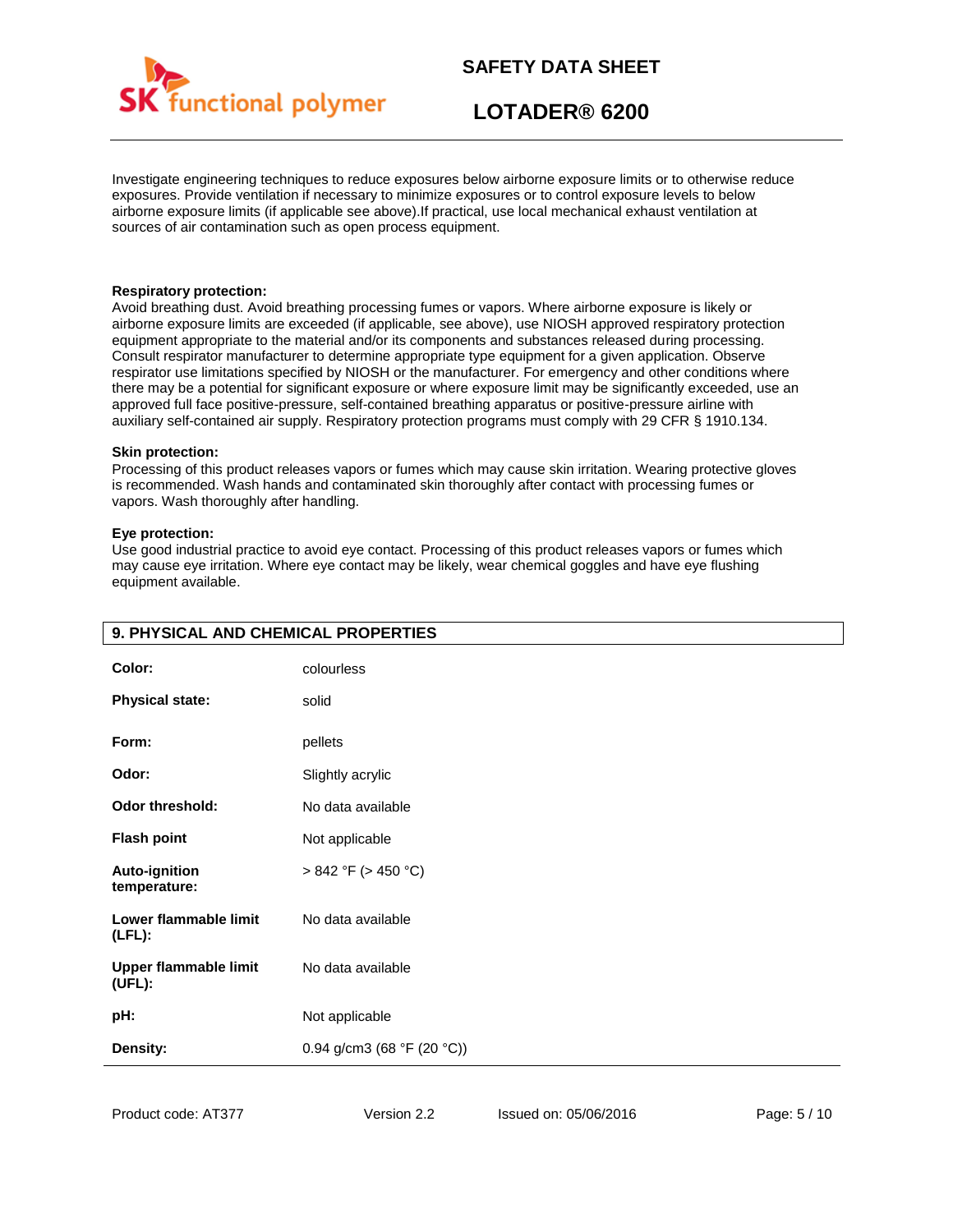

## **LOTADER® 6200**

| <b>Bulk density:</b>                                             | approximately 500 kg/m3                                                                                                                                                           |  |
|------------------------------------------------------------------|-----------------------------------------------------------------------------------------------------------------------------------------------------------------------------------|--|
| Vapor pressure:                                                  | Not applicable                                                                                                                                                                    |  |
| Vapor density:                                                   | Not applicable                                                                                                                                                                    |  |
| <b>Boiling point/boiling</b><br>range:                           | No data available                                                                                                                                                                 |  |
| <b>Melting point/range:</b>                                      | 158 - 216 °F (70 - 102 °C)(Method: Differential Scanning Calorimetry in accordance<br>with DIN 51007 (Thermal analysis (TA); differential thermal analysis (DTA);<br>principles)) |  |
| <b>Freezing point:</b>                                           | No data available                                                                                                                                                                 |  |
| <b>Evaporation rate:</b>                                         | No data available                                                                                                                                                                 |  |
| <b>Solubility in water:</b>                                      | 68 °F (20 °C) insoluble                                                                                                                                                           |  |
| Solubility in other<br>solvents: [qualitative and<br>quantative] | Soluble in aromatic hydrocarbons                                                                                                                                                  |  |
|                                                                  | <b>Chlorinated solvents</b>                                                                                                                                                       |  |
| Viscosity, dynamic:                                              | No data available                                                                                                                                                                 |  |
| <b>Oil/water partition</b><br>coefficient:                       | No data available                                                                                                                                                                 |  |
| <b>Thermal decomposition</b>                                     | $> 572$ °F ( $> 300$ °C)                                                                                                                                                          |  |
| <b>Flammability:</b>                                             | See GHS Classification in Section 2                                                                                                                                               |  |

## **10. STABILITY AND REACTIVITY**

#### **Stability:**

The product is stable at normal handling and storage temperatures.

#### **Hazardous reactions:**

Hazardous polymerization does not occur.

## **Materials to avoid:**

None known.

#### **Conditions / hazards to avoid:**

Avoid storing in moist and warm conditions. (to maintain the technical properties of the product). See Hazardous Decomposition Products below.

#### **Hazardous decomposition products:**

Temperature exceeding 300 °C: Thermal decomposition giving flammable and toxic products :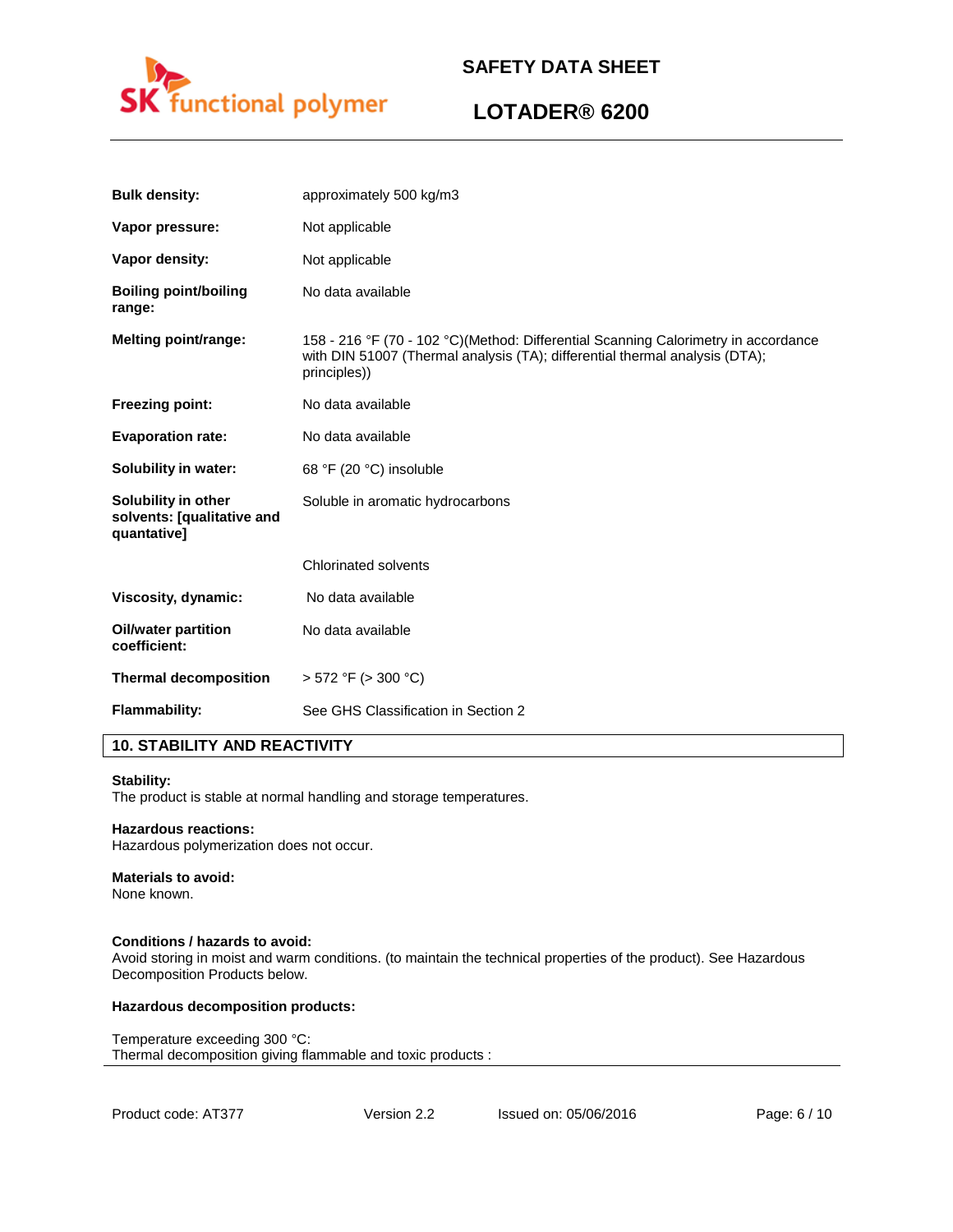

## **LOTADER® 6200**

Carbon oxides Hazardous organic compounds Acrylates

## **11. TOXICOLOGICAL INFORMATION**

Data on this material and/or its components are summarized below.

### **Data for 2-Propenoic acid, ethyl ester, polymer with ethene and 2,5-furandione (41171-14-6)**

#### **Acute toxicity**

**Oral:**

No deaths occurred. (Rat) LD0 > 2,000 mg/kg.

### **Other information**

The information presented is from representative materials with this Chemical Abstract Service (CAS) Registry number. The results vary depending on the size and composition of the test substance. Effects due to processing releases or residual monomer: Possible cross sensitization with other acrylates and methacrylates

### **12. ECOLOGICAL INFORMATION**

#### **Chemical Fate and Pathway**

No data are available.

### **Ecotoxicology**

No data are available.

## **13. DISPOSAL CONSIDERATIONS**

#### **Waste disposal:**

Where possible recycling is preferred to disposal or incineration. If recycling is not an option, incinerate or dispose of in accordance with federal, state, and local regulations. Pigmented, filled and/or solvent laden product may require special disposal practices in accordance with federal, state and local regulations. Consult a regulatory specialist to determine appropriate state or local reporting requirements, for assistance in waste characterization and/or hazardous waste disposal and other requirements listed in pertinent environmental permits. Note: Chemical additions to, processing of, or otherwise altering this material may make this waste management information incomplete, inaccurate, or otherwise inappropriate. Furthermore, state and local waste disposal requirements may be more restrictive or otherwise different from federal laws and regulations.

## **14. TRANSPORT INFORMATION**

**US Department of Transportation (DOT):** not regulated

**International Maritime Dangerous Goods Code (IMDG):** not regulated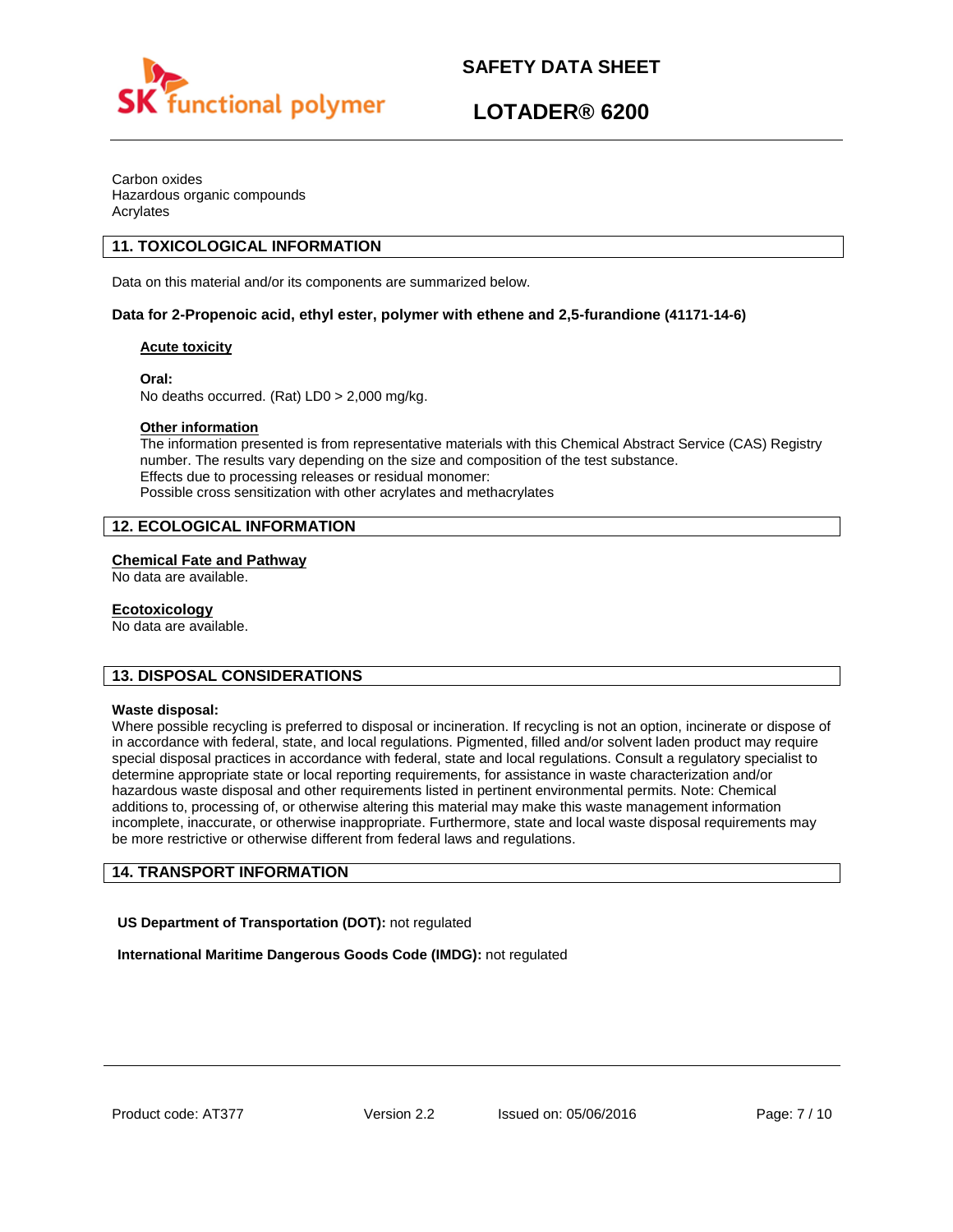

## **LOTADER® 6200**

## **15. REGULATORY INFORMATION**

| <b>Chemical Inventory Status</b>                                      |                  |                                                                  |
|-----------------------------------------------------------------------|------------------|------------------------------------------------------------------|
| EU. EINECS                                                            | <b>EINECS</b>    | Conforms to                                                      |
| United States TSCA Inventory                                          | <b>TSCA</b>      | The components of this product are all on<br>the TSCA Inventory. |
| Canadian Domestic Substances List (DSL)                               | <b>DSL</b>       | All components of this product are on the<br>Canadian DSL        |
| China. Inventory of Existing Chemical Substances in<br>China (IECSC)  | IECSC (CN)       | Conforms to                                                      |
| Japan. ENCS - Existing and New Chemical<br>Substances Inventory       | ENCS (JP)        | Conforms to                                                      |
| Japan. ISHL - Inventory of Chemical Substances                        | ISHL (JP)        | Conforms to                                                      |
| Korea. Korean Existing Chemicals Inventory (KECI)                     | <b>KECI (KR)</b> | Conforms to                                                      |
| Philippines Inventory of Chemicals and Chemical<br>Substances (PICCS) | PICCS (PH)       | Conforms to                                                      |
| Australia Inventory of Chemical Substances (AICS)                     | <b>AICS</b>      | Conforms to                                                      |

### **United States – Federal Regulations**

#### **SARA Title III – Section 302 Extremely Hazardous Chemicals:**

The components in this product are either not SARA Section 302 regulated or regulated but present in negligible concentrations.

#### **SARA Title III - Section 311/312 Hazard Categories:**

No SARA Hazards

#### **SARA Title III – Section 313 Toxic Chemicals:**

This material does not contain any chemical components with known CAS numbers that exceed the threshold (De Minimis) reporting levels established by SARA Title III, Section 313.

#### **Comprehensive Environmental Response, Compensation, and Liability Act (CERCLA) - Reportable Quantity (RQ):**

The components in this product are either not CERCLA regulated, regulated but present in negligible concentrations, or regulated with no assigned reportable quantity.

#### **United States – State Regulations**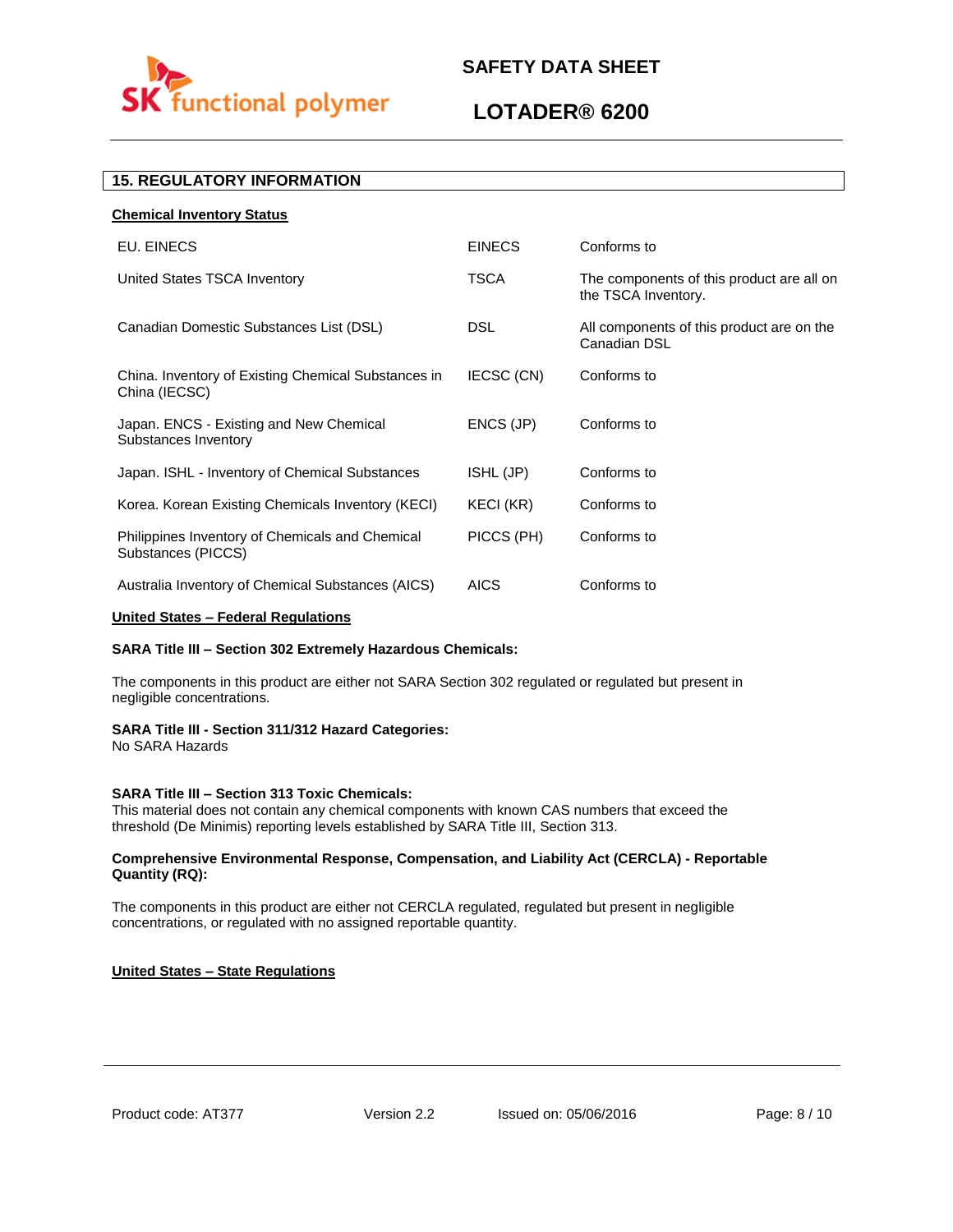

# **LOTADER® 6200**

#### **New Jersey Right to Know**

No components are subject to the New Jersey Right to Know Act.

#### **Pennsylvania Right to Know**

Chemical name CAS-No. 2-Propenoic acid, ethyl ester, polymer with ethene and 2,5 furandione 41171-14-6

#### **California Prop. 65**

WARNING! This product contains a chemical known to the State of California to cause cancer.

Chemical name<br>
2-Propenoic acid. ethyl ester<br>
2-Propenoic acid. ethyl ester 2-Propenoic acid, ethyl ester

#### **16. OTHER INFORMATION**

#### **Latest Revision(s):**

| Revised Section(s): |
|---------------------|
| Reference number:   |
| Date of Revision:   |
| Date Printed:       |

Chapter 4 update 000000027364 05/06/2016 07/23/2016

The statements, technical information and recommendations contained herein are believed to be accurate as of the date hereof. Since the conditions and methods of use of the product and of the information referred to herein are beyond our control, SKGCA expressly disclaims any and all liability as to any results obtained or arising from any use of the product reliance on such information; NO WARRANT OF FIRNESS FOR ANY PARTICULAR PURPOSE, WARRANTY OF MERCHANTABILITY OR ANY OTHER WARRANTY, EXPRESSED OR IMPLIED IS MADE CONCERNING THE GOODS DESCIRBED OR THE INFORMATION PROVIDED HERIN. The information provided herein relates only to the specific product designated and may not be applicable when such product is used in combination with other materials or in any process. The user should thoroughly test any application before commercialization. Nothing contained herein constitutes a license to practice under any patent, it should not be construed as an inducement to infringe any patent, and the user is advised to take appropriate steps to be sure that any proposed use of the product will not result in patent infringement. See SDS for Health & Safety Considerations.